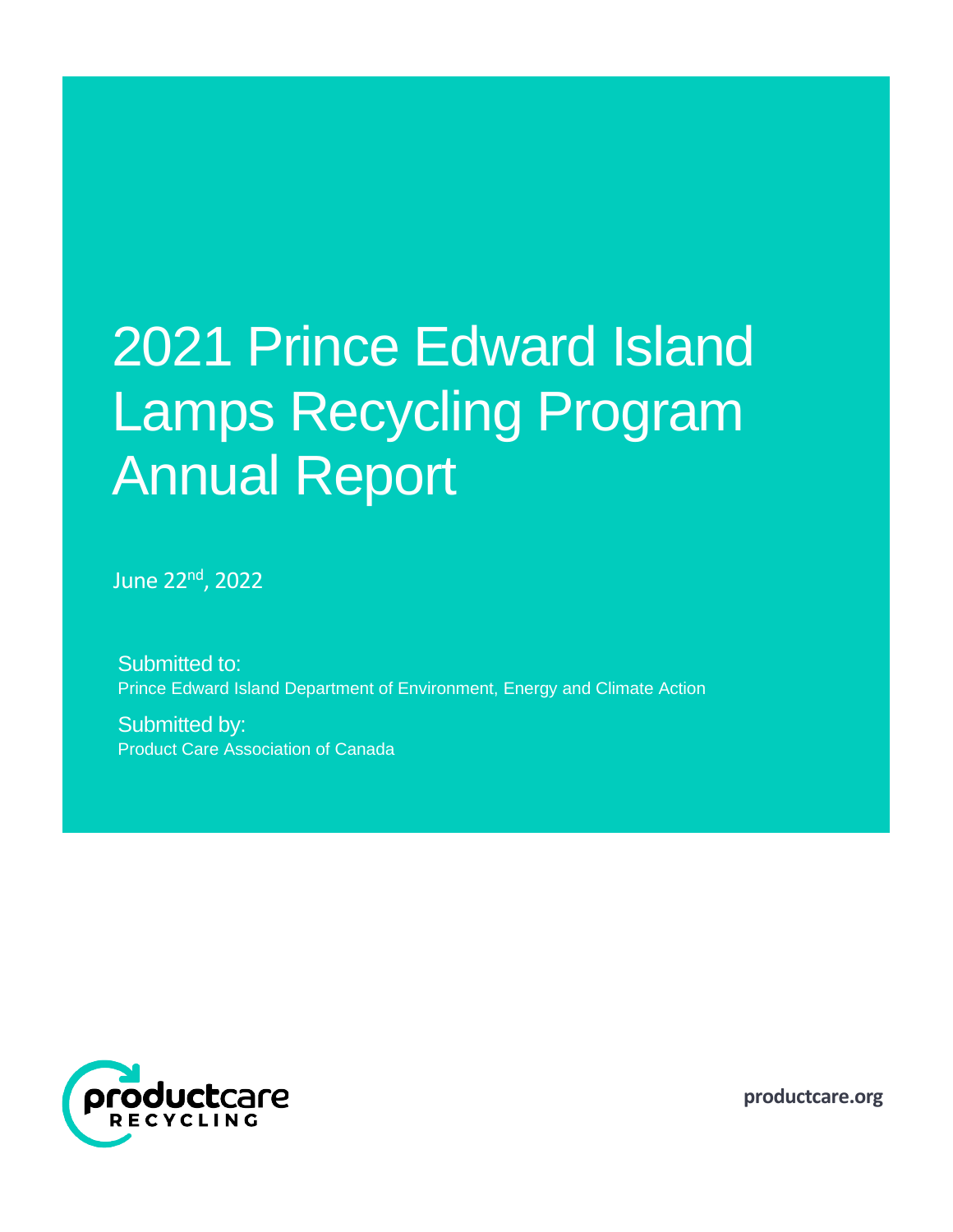# **Contents**

| 1.   |      |  |  |  |  |
|------|------|--|--|--|--|
|      | 1.1. |  |  |  |  |
|      | 1.2. |  |  |  |  |
|      | 1.3. |  |  |  |  |
|      | 1.4. |  |  |  |  |
| 2.   |      |  |  |  |  |
| 3.   |      |  |  |  |  |
| 3.1. |      |  |  |  |  |
|      | 3.2. |  |  |  |  |
| 4.   |      |  |  |  |  |
| 4.1. |      |  |  |  |  |
| 4.2. |      |  |  |  |  |
| 4.3. |      |  |  |  |  |
| 5.   |      |  |  |  |  |
| 5.1. |      |  |  |  |  |
| 5.2. |      |  |  |  |  |
| 5.3. |      |  |  |  |  |
| 5.4. |      |  |  |  |  |
| 5.5. |      |  |  |  |  |
| 6.   |      |  |  |  |  |
|      |      |  |  |  |  |
|      |      |  |  |  |  |
|      |      |  |  |  |  |
|      |      |  |  |  |  |
|      |      |  |  |  |  |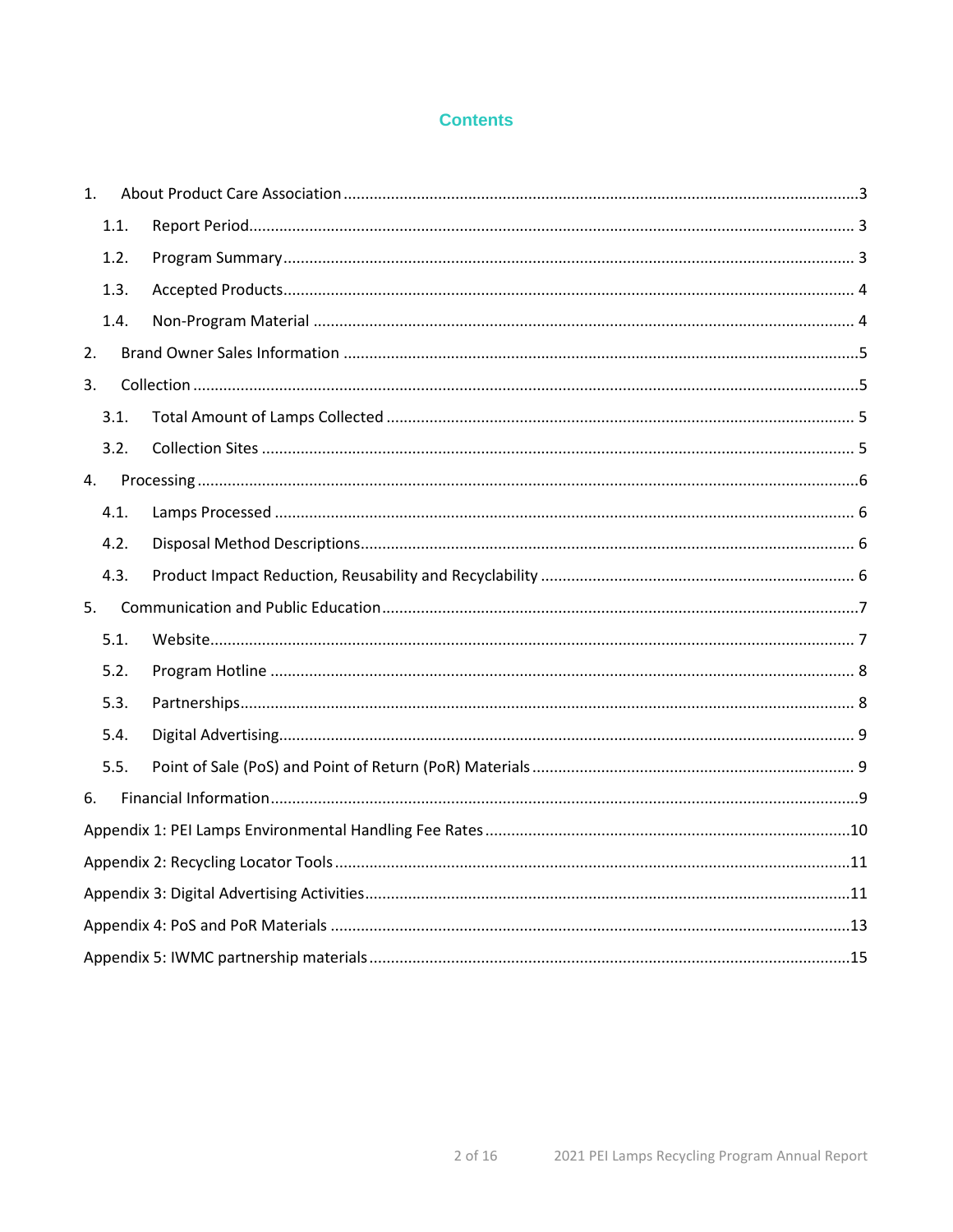# <span id="page-2-0"></span>**1. About Product Care Association**

Product Care Association of Canada ("Product Care") is a federally incorporated, not-for-profit product stewardship association formed in response to stewardship regulations and is governed by a multi-sector industry board of directors. Product Care manages paint, household hazardous waste, smoke and carbon monoxide alarms and other lamp industry stewardship programs in various provinces in Canada.

Product Care has an approved lamp product stewardship plan with the Prince Edward Island Department of Department of Department of Environment, Energy and Climate Action under the *Materials Recycling Regulations* ("Regulation") of the *Environmental Protection Act*. The PEI Lamp Recycling Program ("Program") began in April 2015 and was renewed for another 5-year period on November 18, 2019.

Product Care's members are the "brand owners" (manufacturers, distributors, first sellers and retailers) obligated by the Regulation. The Program is open to any brand owner to join.

Product Care operates lamp product stewardship programs in three other provinces: British Columbia (BC), Manitoba (MB) and Quebec (the program in Quebec is branded as RecycFluo).

Product Care also operates the Paint Recycling Stewardship Program in Prince Edward Island.

# <span id="page-2-1"></span>**1.1. Report Period**

This report covers the reporting period from January 1, 2021, to December 31, 2021.

# <span id="page-2-2"></span>**1.2. Program Summary**

The Program offers collection sites, free of charge, throughout the province where consumers and businesses can bring unwanted/burned out lamps. Most collection sites are operated by Island Waste Management Corporation (IWMC) under contract to Product Care. In addition to the IWMC collection sites, a retailer, Home Hardware, in Charlottetown, is also a collection site under the Program. Residents and businesses can return any type of whole lamps to any of the six IWMC collection sites. The Home Hardware store only accepts lamps from the residential sector.

Product Care supplies collection sites with standard recyclable collection boxes and metal drums for collection of broken lamps. A hauler contracted by the Program collects the filled boxes from the collection sites and delivers collection supplies to the collection sites. The full collection containers are shipped to a processor for recycling. Additional elements of the Program managed by Product Care include revenue management, communications, and administration.

The Program is funded by Environmental Handling Fees (EHF) remitted to Product Care, by its' members for each regulated lamp product sold into or in the province (see EHF rates in Appendix  $1$ ). There were no changes to the fee rates in 2021.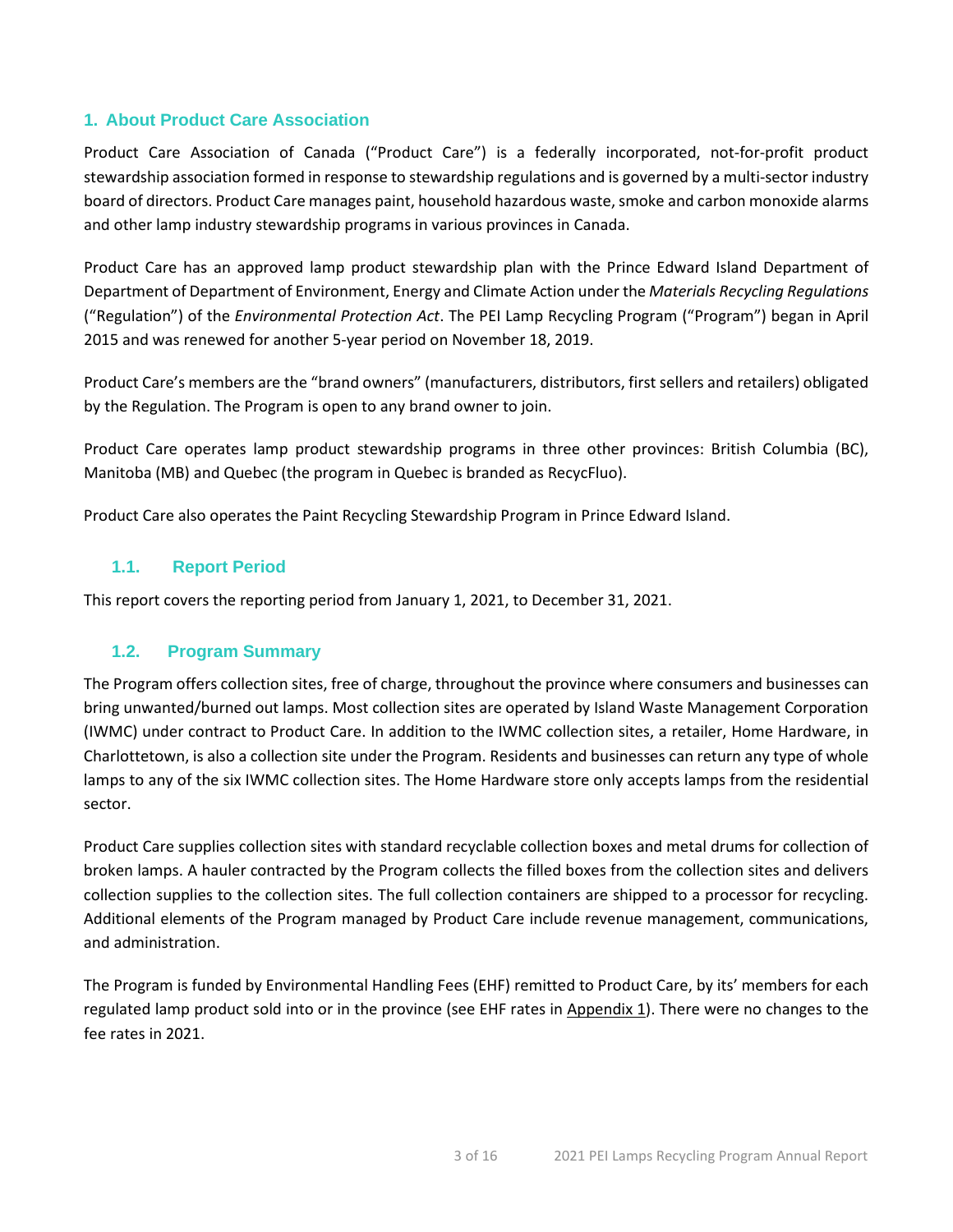# <span id="page-3-0"></span>**1.3. Accepted Products**

The Program is designed to collect and manage end-of-life intact (whole) lamps. The Program includes the following common categories of lamps, whether they are marketed for residential, industrial, or commercial purposes. This list is subject to change by Product Care.

- Fluorescent Tubes Fluorescent tubes come in different lengths (4 feet, 8 feet, etc.), diameters (T5, T8 and T12) and light output. Most tubes are straight, but some may be curved or shaped.
- Compact Fluorescent Lamps (CFLs) Fluorescent bulbs that are typically similar in size and are intended to replace an incandescent (traditional) light bulb, including pin-type sockets, covered CFLs and various output wattages.
- High Intensity Discharge Lamps (HID), non-mercury and mercury containing lamps Includes mercury vapor, metal halide, high- or low-pressure sodium and UV lamps.
- Incandescent and Halogen lamps Filament lamps of all shapes, sizes, and wattages.
- Light Emitting Diode (LED) lamps Solid-state lamps used for specialty purposes and conventional lighting applications.
- Miniature Bulb Package Miniature bulbs are small or very small bulbs. They can be LED, incandescent, halogen or neon and are typically designed and sold as replacement bulbs.

Lamp products can be sold as replacement lamps or integrated into a product intended to illuminate an area (such as a fixture, a flashlight, etc.). When sold integrated into such a product, the lamp portion of the product must be designed to be able to be removed from that product by the end user to be recycled. Lamps that are sold integrated into products that meet this requirement are included in the Program.

The Program is designed to collect and manage whole lamps and not crushed lamps. A limited amount of incidental breakage of lamps is accepted by the Program, provided the broken lamps are packaged in accordance with the requirements of the Program.

The Program includes lamp products manufactured by existing brand owners as well as orphan products (those that are no longer in production or which the manufacturer is no longer producing) if their function was the same as products accepted in the Program.

# <span id="page-3-1"></span>**1.4. Non-Program Material**

Non-program materials are products other than the lamp products listed above. Minimization of non-program material is achieved through a comprehensive program of public education, signage, and collection facility staff training. Non-program material includes, but is not limited to, the following:

- All types of fixtures
- Ballasts
- Any other lighting products (Products containing lights with a primary purpose that is not to illuminate or assist in the illumination of space (e.g., germicidal lamps)).
- Lamps integrated into products that are not intended for removal/replacement by end users. Due to technological modifications, this exclusion may be subject to review.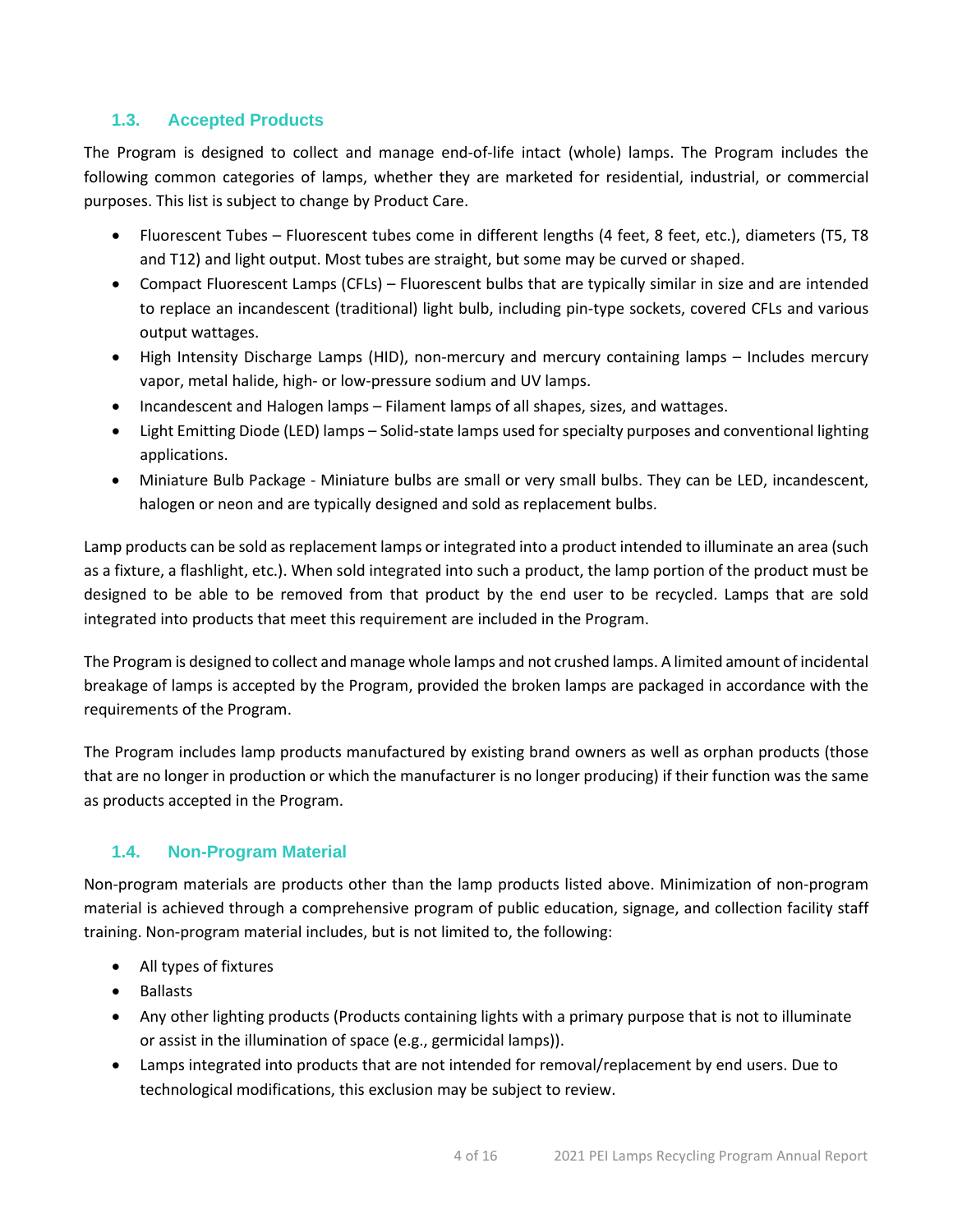# <span id="page-4-0"></span>**2. Brand Owner Sales Information**

Program members reported total sale of 434,479 units of program products in PEI from January 1 to December 31, 2021, as shown below in Table 1.

|       | <b>Fluorescent</b><br>tubes | <b>Compact</b><br><b>Fluorescent</b><br>Lights (CFL) | <b>LED</b> | <b>HID and</b><br><b>Other</b> | Incandescent/<br><b>Halogen</b> | Mini bulbs<br>package | <b>Total</b> |
|-------|-----------------------------|------------------------------------------------------|------------|--------------------------------|---------------------------------|-----------------------|--------------|
| Units | 49,768                      | 15,440                                               | 234,586    | 1,909                          | 102,914                         | 29,862                | 434,479      |

## **Table 1: Total Units Sold by Category**

## <span id="page-4-1"></span>**3. Collection**

The following section provides the total amount of lamps collected in PEI, as well as the location of collection sites.

# <span id="page-4-2"></span>**3.1. Total Amount of Lamps Collected**

Table 2 shows the total number of lamp units by category collected by the Program in 2021.

| Table 2: Total Units of Lamps Collected in 2020 |  |
|-------------------------------------------------|--|
|-------------------------------------------------|--|

|              | <b>Fluorescent</b><br>tubes | <b>Compact</b><br><b>Fluorescent</b><br>Lights (CFL) | <b>LED</b> | <b>HID and</b><br><b>Other</b> | Incandescent/<br><b>Halogen</b> | <b>Mini bulbs</b><br>package | <b>Total</b> |
|--------------|-----------------------------|------------------------------------------------------|------------|--------------------------------|---------------------------------|------------------------------|--------------|
| <b>Units</b> | 65,929                      | 22,239                                               | 4,996      | 2,087                          | 31,038                          |                              | 126,289      |

# <span id="page-4-3"></span>**3.2. Collection Sites**

As of December 31, 2021, seven collection sites participated in the Program: six collection sites operated and managed by IWMC and one retail location. Table 3 lists all collection sites. [Appendix 2](#page-10-0) illustrates the Program's recycling location finder. - [https://www.productcare.org/recycling-locator/.](https://www.productcare.org/recycling-locator/)

## **Table 3: 2021 PEI Lamp Collection Sites**

| <b>Collection Sites</b> | <b>Address</b>               | <b>City</b>            |
|-------------------------|------------------------------|------------------------|
| GreenIsle               | <b>8 Superior Crescent</b>   | Charlottetown          |
| <b>Brockton</b>         | 2202 Dock Road Route #150    | <b>Brockton</b>        |
| <b>New London</b>       | 10142 Route #6               | <b>New London</b>      |
| <b>Murray River</b>     | 378 Cape Bear Road Route #18 | <b>Murray River</b>    |
| <b>Dingwells Mills</b>  | 100 Selkirk Road Route #309  | <b>Dingwells Mills</b> |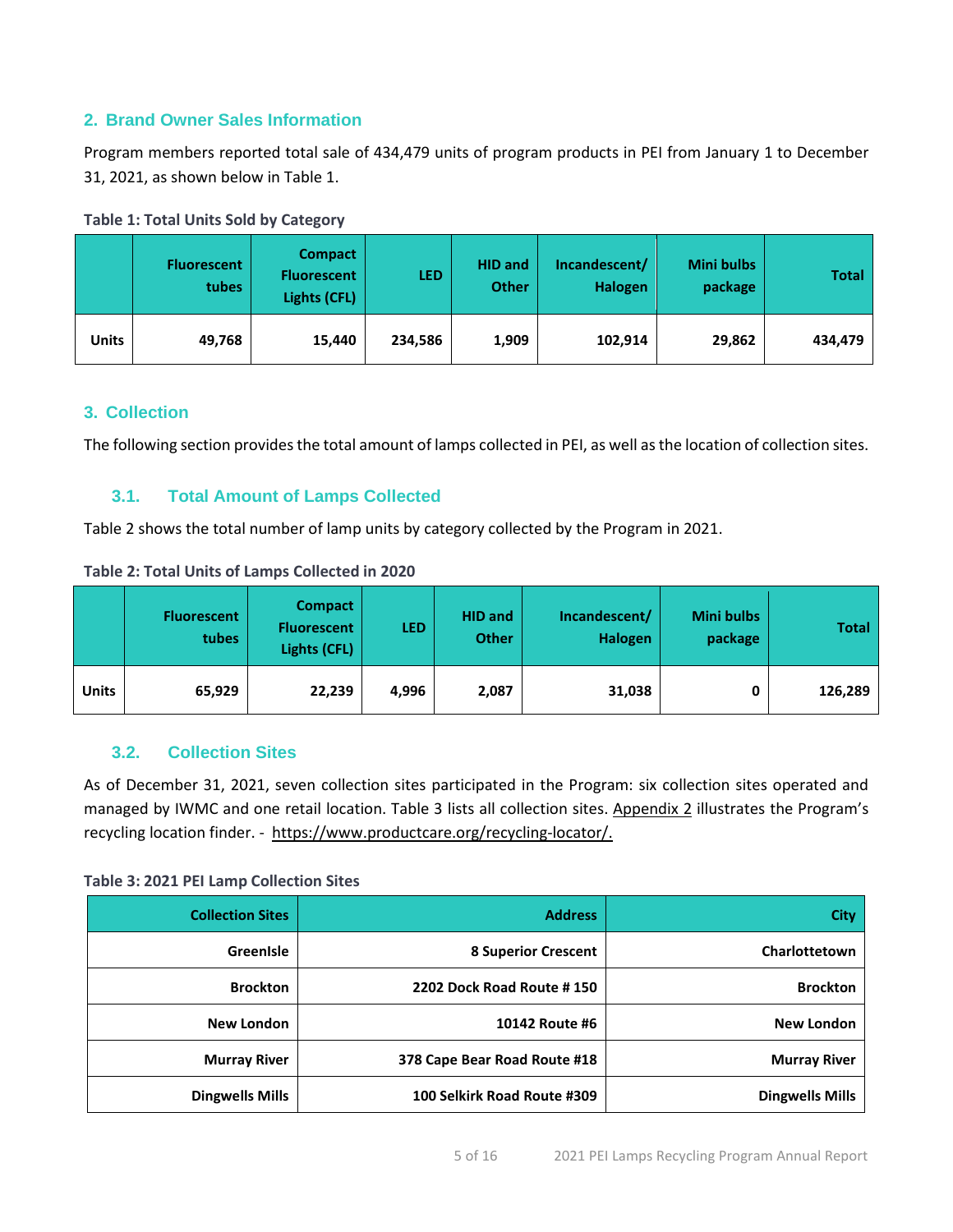| City/                    | <b>Address</b>    | <b>Collection Sites</b> |
|--------------------------|-------------------|-------------------------|
| <b>Wellington Center</b> | 29786 Route #2    | <b>EPWMF</b>            |
| Charlottetown            | 115 St Peters Rd. | <b>Home Hardware</b>    |

## <span id="page-5-1"></span><span id="page-5-0"></span>**4. Processing**

# **4.1. Lamps Processed**

All lamps collected through the Program were sent to Quebec for processing. In 2021, a total 126,289 whole lamps were recycled. The Program's processor is required to conform to Product Care's Processor Standards.

# <span id="page-5-2"></span>**4.2. Disposal Method Descriptions**

The following sections describe each method the Program used to reuse, recycle, or otherwise treat or dispose of lamp products.

## **Reuse**

The Program is designed to manage end-of-life lamp products that no longer work and cannot be reused. Consequently, no lamps collected through the Program were reused.

## **Recycling**

Collected Program Products were broken down into their component parts in a controlled environment. The resulting glass, ceramic and metal components were recovered as commodities. The metal components were sent to smelters. Glass and ceramics were sent to a glass recycler to be used for sand blasting.

#### **Secure Landfill**

During the separation of the components, the mercury and the phosphor powder were collected in drums. The contents of the drums are sent to a waste management company in Quebec where they are encapsulated into a concrete-like material and securely landfilled. Although the mercury can be removed from the phosphor powder by retort, the market for recycled mercury has been greatly reduced in the last few years due to regulatory restrictions. These restrictions include a US ban on mercury exports, which has limited the availability of recycling options for mercury.

# <span id="page-5-3"></span>**4.3. Product Impact Reduction, Reusability and Recyclability**

Lighting product producers continue working to reduce the environmental impact of lighting products through innovative product design and technology. New design and technology have addressed environmental concerns by reducing material use, increasing lamp life, increasing energy efficiency, and increasing recycling rates.

Over the past couple of years, the primary focus has been on increasing the use of energy efficient and long-life LED lamp technology. The advancement of LED lighting technology is having a significant impact on the lighting market as a whole. Manufacturers are focusing most of their efforts in this area and no longer spending research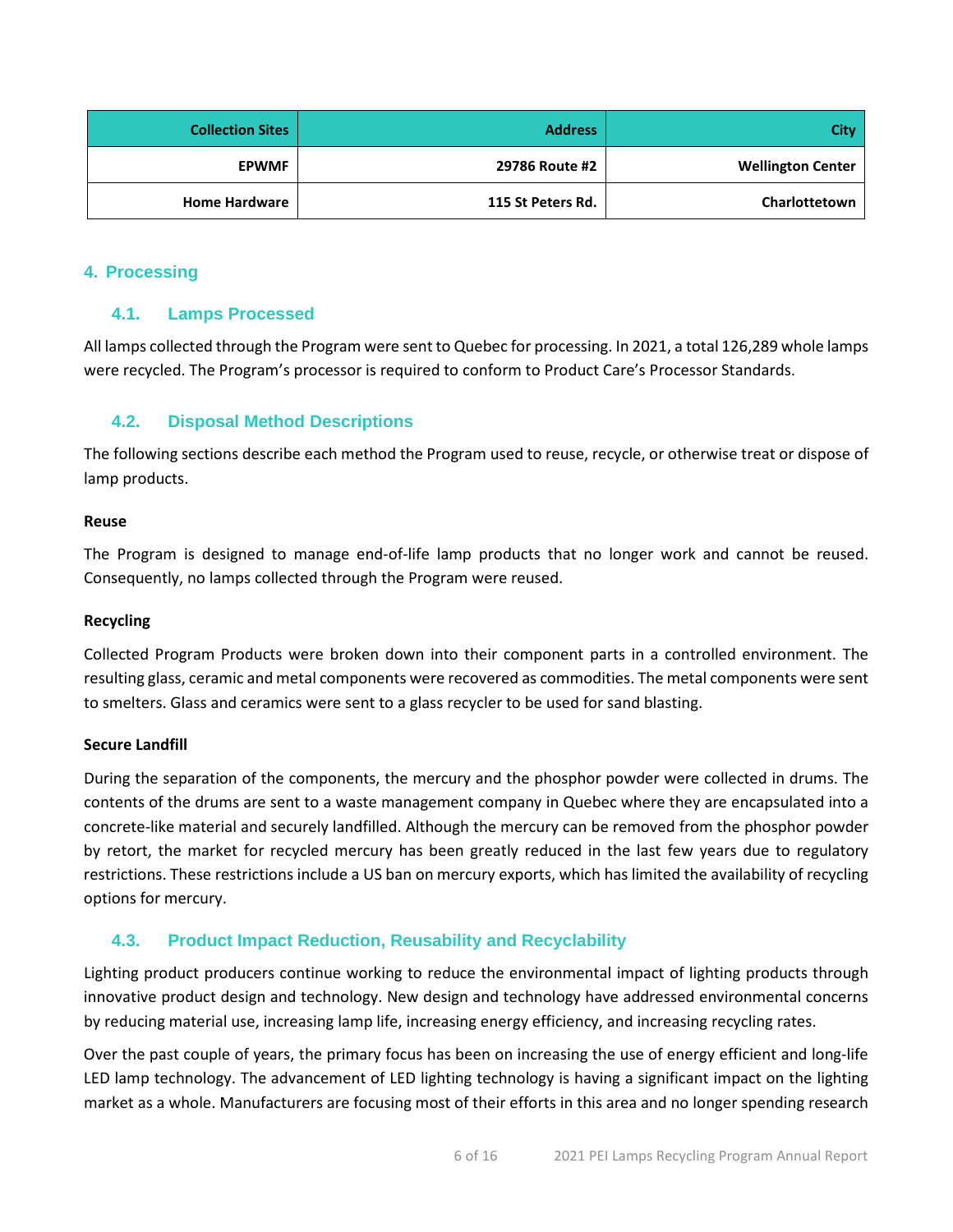energy on expanding any of the traditional product lines of CFL, linear fluorescent, HID, incandescent or halogen. Acceptance of LED technologies has greatly increased as prices decrease. In fact, the acceptance and adaptation to LED technology has been much more rapid and widespread than most industry experts would have forecasted some years ago.

Due to the significantly longer lifespan of LED lights, sales have decreased for other traditional lighting technologies, such as halogen, incandescent, fluorescent, and HID lights. A review of lamp sales trends from the past three years reveals declining sales in all lamp categories, except for LED lamp categories. According to members of Product Care's Light Recycling Advisory Committee, it can be expected that declining sales trends will continue for mercury containing lamps. In particular, sales of CFLs have experienced a decline at a faster rate than anticipated. The Advisory Committee foresees that CFLs will likely be eliminated from the market within the next two to three years. Furthermore, it is anticipated that fluorescent tubes will follow CFLs and likely be eliminated from the market in the next five to ten years. As older lighting technologies are eliminated from the market, the Advisory Committee expects that they will be replaced by LED lamp technologies. LEDs contain no mercury and have an even longer life of about 15,000-20,000 hours. Most CFLs, in comparison, only have an average life of 10,000 hours. It is expected that we will also likely see more and more integration of LEDs into fixtures.

The shift to more energy efficient and longer lasting lighting technology is clear. Most LED lamps are more than 50% more efficient than CFL lamps, reducing electricity use and reducing pollution from power generation.<sup>[1](#page-6-2)</sup> These changes all help to decrease the impact on the environment; longer life lamps help to reduce waste, new generation lamps contain less hazardous materials, and the reduction in the size of lamps reduces the amount of materials required to manufacture them and associated waste.

Lighting as a service is a growing business model which can offer consumers assistance with design, installation, operation, and maintenance. The responsibility of the lighting systems durability, reuse, and recycling at end-oflife remains with the companies providing this service in the lighting industry, leaving only the monetary responsibilities for lighting used (operation and maintenance fees) with the consumer. This strategy applies more circular economy principles providing a more sustainable way to use lighting and fixtures.

# <span id="page-6-0"></span>**5. Communication and Public Education**

In 2021, in partnership with IWMC, Product Care implemented several different methods to raise consumer awareness of the Program. The following section provides details regarding communication and public education activities in 2021.

# <span id="page-6-1"></span>**5.1. Website**

The Product Care website includes the following content about the Program:

- "Find a Recycling Location" tool (a searchable map displaying collection sites and drop-off events See [Appendix 2](#page-10-0)
- Collection site hours of operations
- Accepted and not accepted products
- Consumer videos showing the product management approach for lights

<span id="page-6-2"></span><sup>&</sup>lt;sup>1</sup> Personal Communication with representative of a major manufacturer.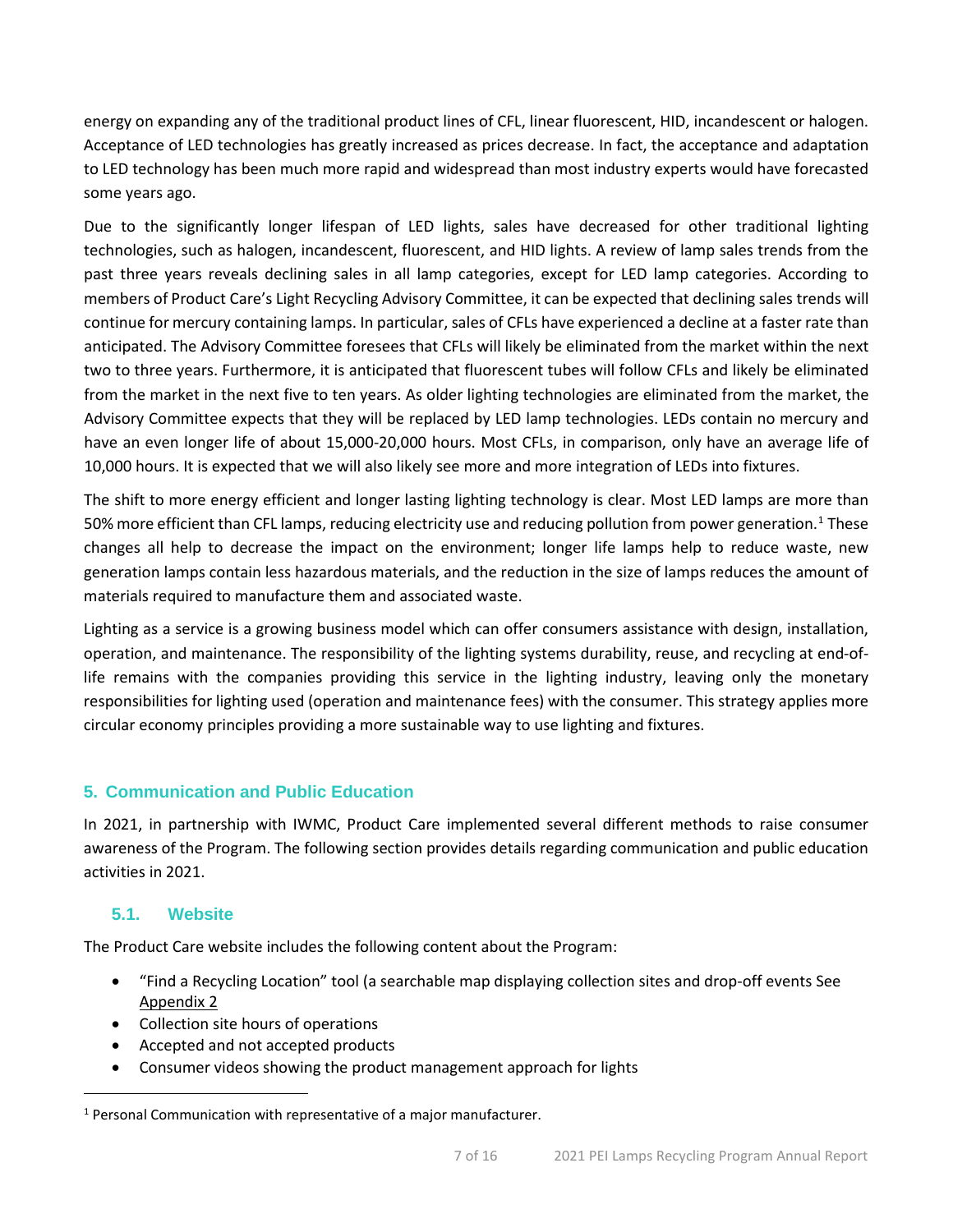- Program member support section with news and updates
- Other information (e.g., a description of the Program, annual reports)

An estimated 372,774 users accessed ProductCare.org during the 2021 calendar year. The Prince Edward Island section (including sub-sections for accepted products and fee information) received 1,686 total page views. In addition, there were a total of 2,424 page views (39% increase over last year) to the "Find a Recycling Location" tool from consumers in Prince Edward Island.

# <span id="page-7-0"></span>**5.2. Program Hotline**

PCA and IWMC continued to operate a toll-free "hotline" for consumersto obtain information about the Program.

# <span id="page-7-1"></span>**5.3. Partnerships**

Product Care continued to contract with IWMC to promote the Program in the province throughout the year by implementing the following tactics:

**1. Waste Watch News:** Newsletters were distributed to Island residences (including seasonal dwellings and apartment units) in June and December through Canada Post. Residents and visitors could also pick up newsletters at the Access PEI locations and town halls. The newsletters were available in English and in French and contained a summarized sorting guide, including information on light products and recycling. A total of 71,000 newsletters were distributed per issue of the newsletter. The newsletter is available on the IWMC website under the resources section.

**2. Interactive Sorting Guide:** The IWMC website featured a *What Goes Where* tool providing customers an easy access to sorting and disposal guidelines. The instructions on light bulbs included a direct link to the Program's website for a complete list of accepted and excluded products. Hard copies of the sorting guide, which included light bulbs disposal advice and a direct link Product Care's website in the special disposal section, were made available in English, French, Mandarin, and Arabic. They were also produced in poster size for display at businesses, community organizations and multi-family dwellings. The sorting guide was also made available to new residents. See Appendix 5

**3. Business Customers:** Business Guides helped the industry, commercial and institutional sectors manage waste. IWMC included Sorting Guides when distributing the Business Participant Guide. Sorting information for the business sector was also available on IWMC's website.

**4. Customer Service Inquiries:** In addition to the Program hotline operated by Product Care, IWMC's Customer Service Centre operated a toll-free line where consumers could call in to request more information regarding the disposal of various recyclables, including lights. IWMC receives an average of 50,000 calls every year and answers queries through e-mail and IWMC's Facebook page.

**5**. **Corporate Annual Report:** Information on light bulbs recycling was highlighted in IWMC's Annual Report. The latest version of the annual report tabled in the Legislature is made available on the IWMC website.

**6. Recycle Coach:** IWMC also offers *What Goes Where* interactive sorting guide as a part of mobile app Recycle Coach. In addition to the interactive sorting guide, the app features quizzes and articles on proper sorting and disposal. See [Appendix 5](#page-14-0)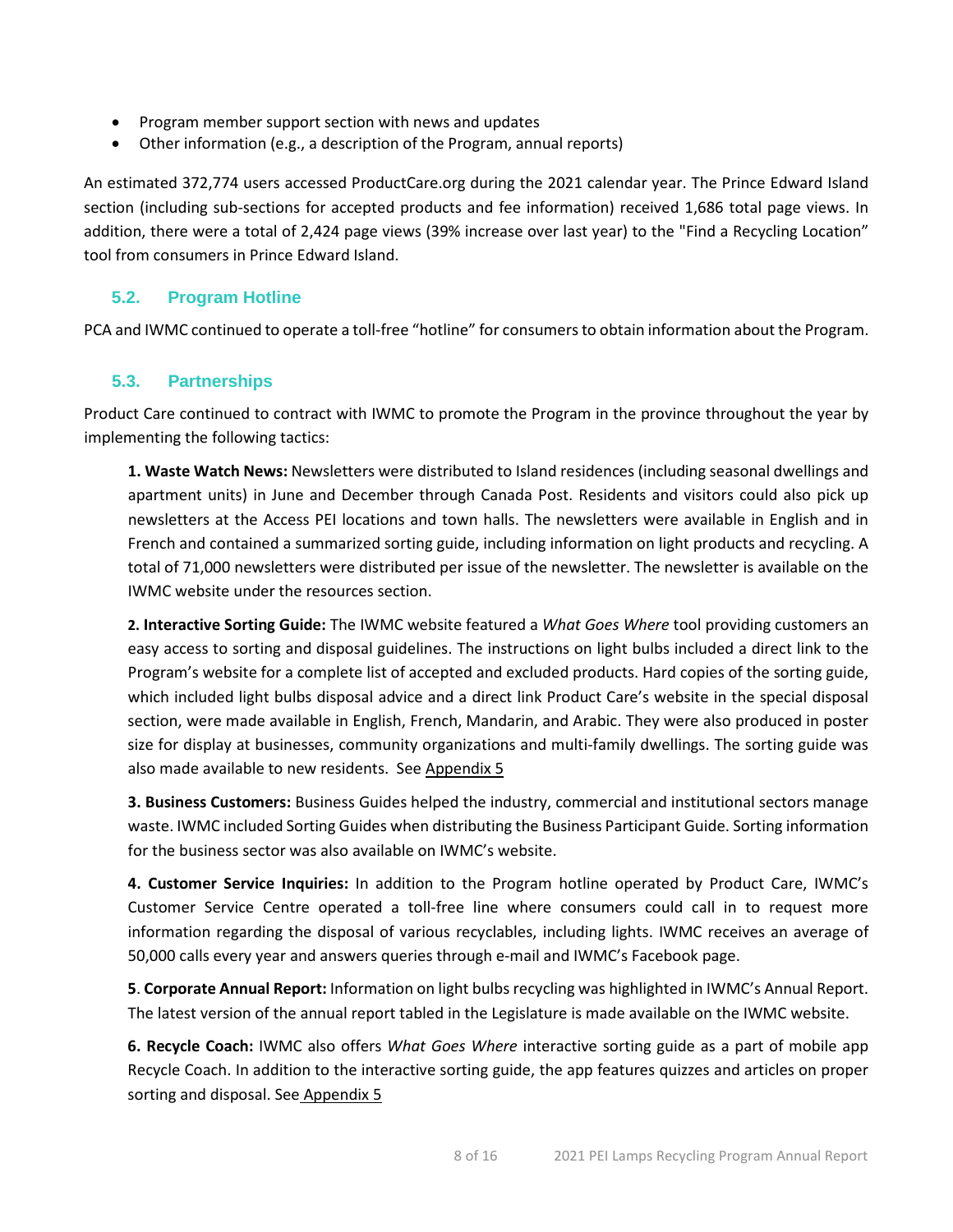**7. Presentations & Tours:** Normally IWMC presents to audiences of every age at early childhood learning centers, schools, community college, and community groups. These presentations and community outreach activities feature information on proper recycling and special disposal, including Product Care's Light Recycling stewardship program. Unfortunately, in-person presentations and activities were not possible due to the restrictions related to COVID-19.

# <span id="page-8-0"></span>**5.4. Digital Advertising**

All digital campaigns reached the entire province.

**1. Google Search Advertising Campaign**: A search advertising campaign served lights ads to provincial residents based on an extensive list of keyword searches relevant to the Program. These ads work according to user's queries on the Google Search engine and during 2021 they received 105 impressions and 22 clicks.

**2. Facebook and Instagram Content Strategy**: Content on Facebook and Instagram focused on light recycling, special waste, and the recycling community in general.

**3. Targeted blog posts**: Blog posts were targeted at relevant audience members including, but not limited to, homeowners, heads of households, and environmentally inclined individuals. Topics included specific information on lights recycling, "do it yourself" ("DIY") content, renovation tips, and sustainability best practices. All posts included a call-to-action to find a local collection site or interact with the brand on social media. Collectively, these posts received 62,790 views. See [Appendix](#page-10-1) 3.

# <span id="page-8-1"></span>**5.5. Point of Sale (PoS) and Point of Return (PoR) Materials**

In 2021, Product Care distributed both PoS and PoR materials as requested by retailers and collection sites. General program awareness posters were made available for reorder through the online order form. See [Appendix 4](#page-12-0)

# **6. Financial Information**

<span id="page-8-2"></span>The following is a summary of the Program's finances for the 2021 reporting year.

| <b>2021 Revenue and Expenses</b>       | (5'000s)       |
|----------------------------------------|----------------|
| <b>Total Revenue</b>                   | 75             |
| <b>Total Operating Expenses</b>        | 76             |
| Program Operation                      | 70             |
| Program Administration                 | 5              |
| <b>Education, Public Awareness</b>     | $\overline{2}$ |
| Regulatory                             | (1)            |
| <b>Surplus/Deficit from Operations</b> | (1)            |
| <b>Cumulative Surplus (Reserve)</b>    | 97             |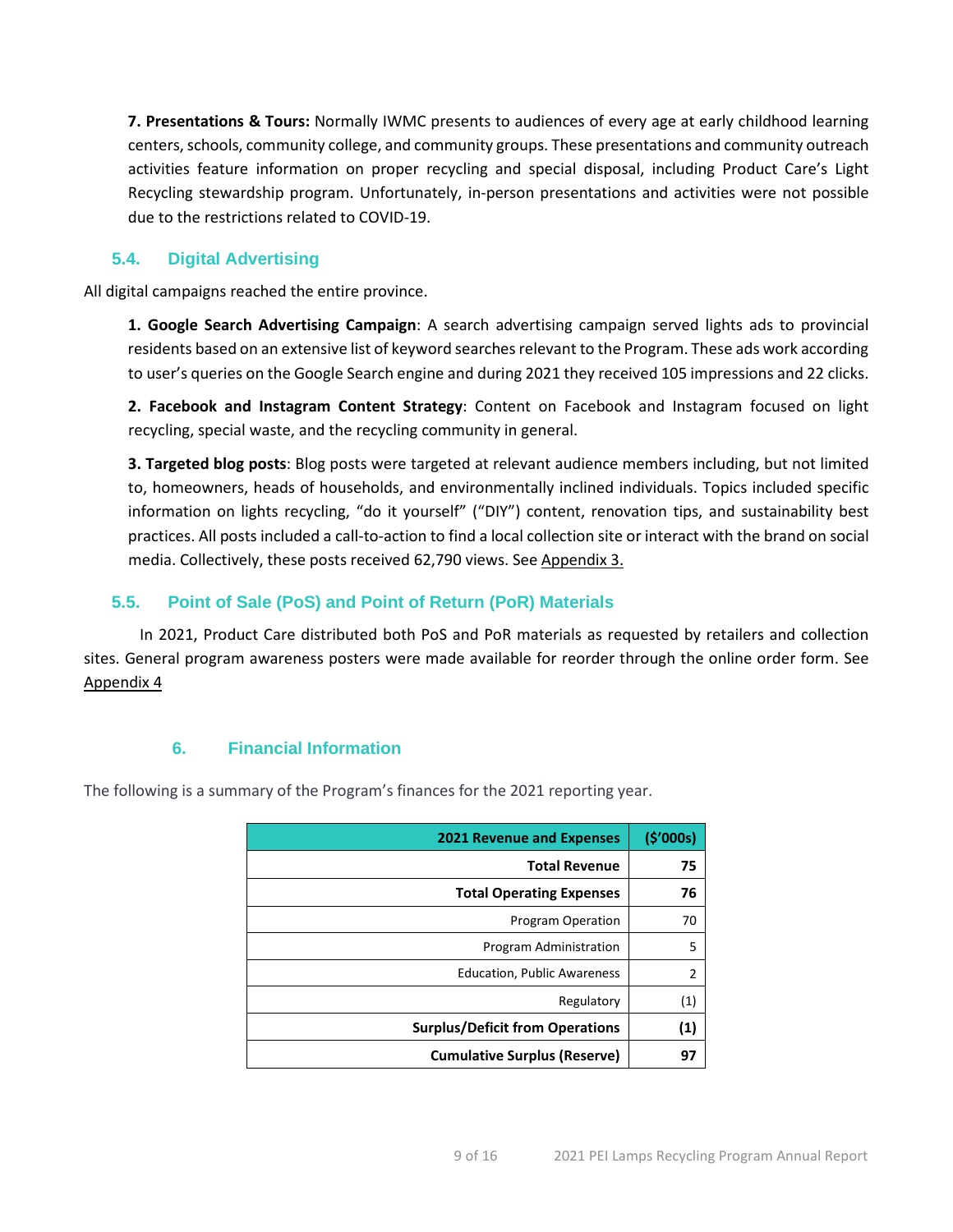# <span id="page-9-0"></span>**Appendix 1: PEI Lamps Environmental Handling Fee Rates**

| <b>Accepted Lamp Products</b>                                    | Rate <sup>2</sup> |
|------------------------------------------------------------------|-------------------|
| Fluorescent Tubes measuring $\leq 2$ feet                        | \$0.30            |
| Fluorescent Tubes measuring $>$ 2 feet and $\leq$ 4 feet         | \$0.50            |
| Fluorescent Tubes measuring > 4 feet                             | \$1.00            |
| <b>Compact Fluorescent Lights (CFL)/Screw-in induction lamps</b> | \$0.20            |
| <b>Light Emitting Diodes (LED)</b>                               | \$0.15            |
| High Intensity Discharge (HID), Special purpose and Other        | \$1.10            |
| Incandescent / Halogen                                           | \$0.05            |
| <b>Miniature Bulb Package</b>                                    | \$0.10            |

<span id="page-9-1"></span><sup>2</sup> The Program has not had a change rate since 2015.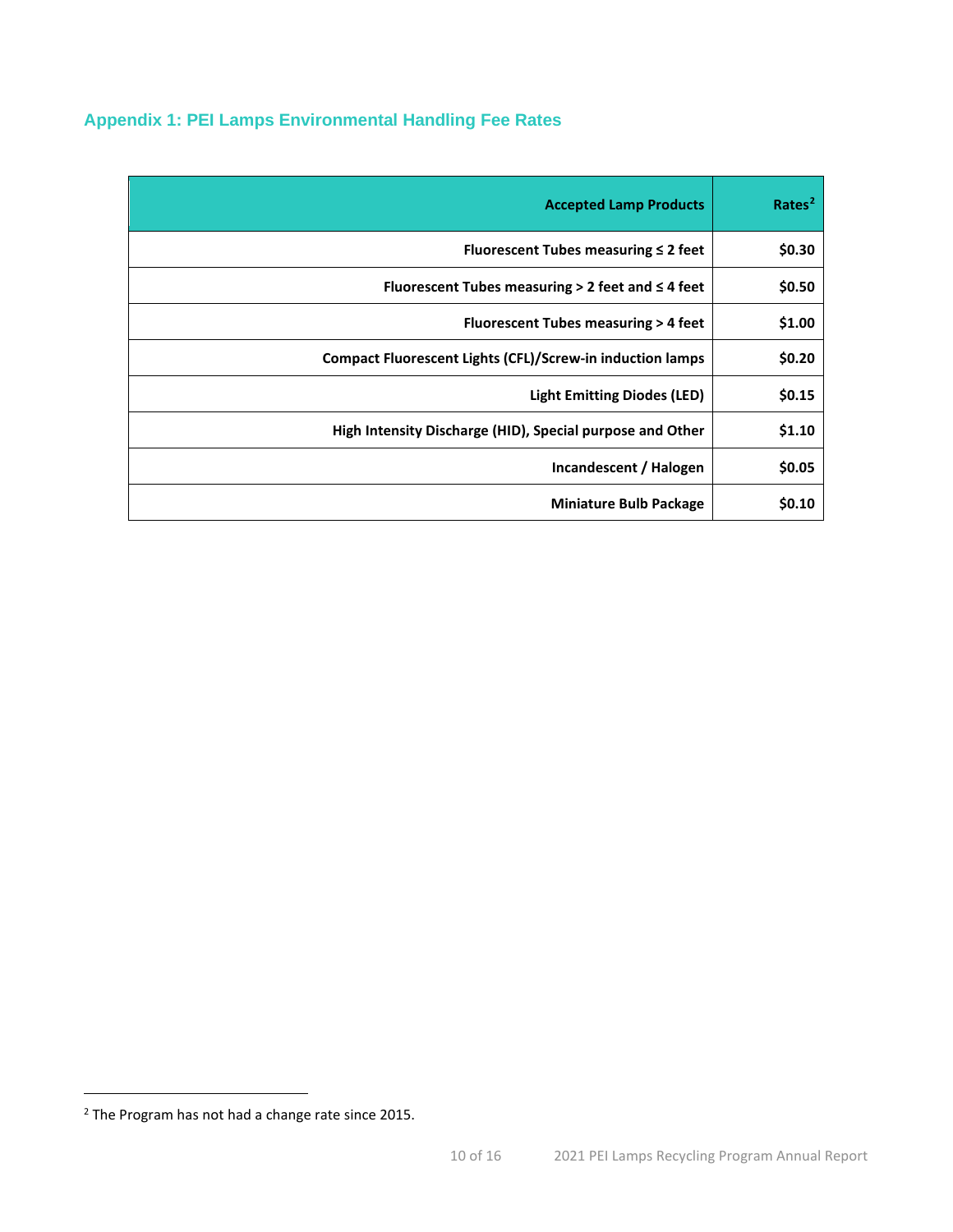# <span id="page-10-0"></span>**Appendix 2: Recycling Locator Tools**

Below is a snapshot of the "Find a Recycling Location" tool located at productcare.org.



# <span id="page-10-1"></span>**Appendix 3: Digital Advertising Activities**

## **Google Search Ads**

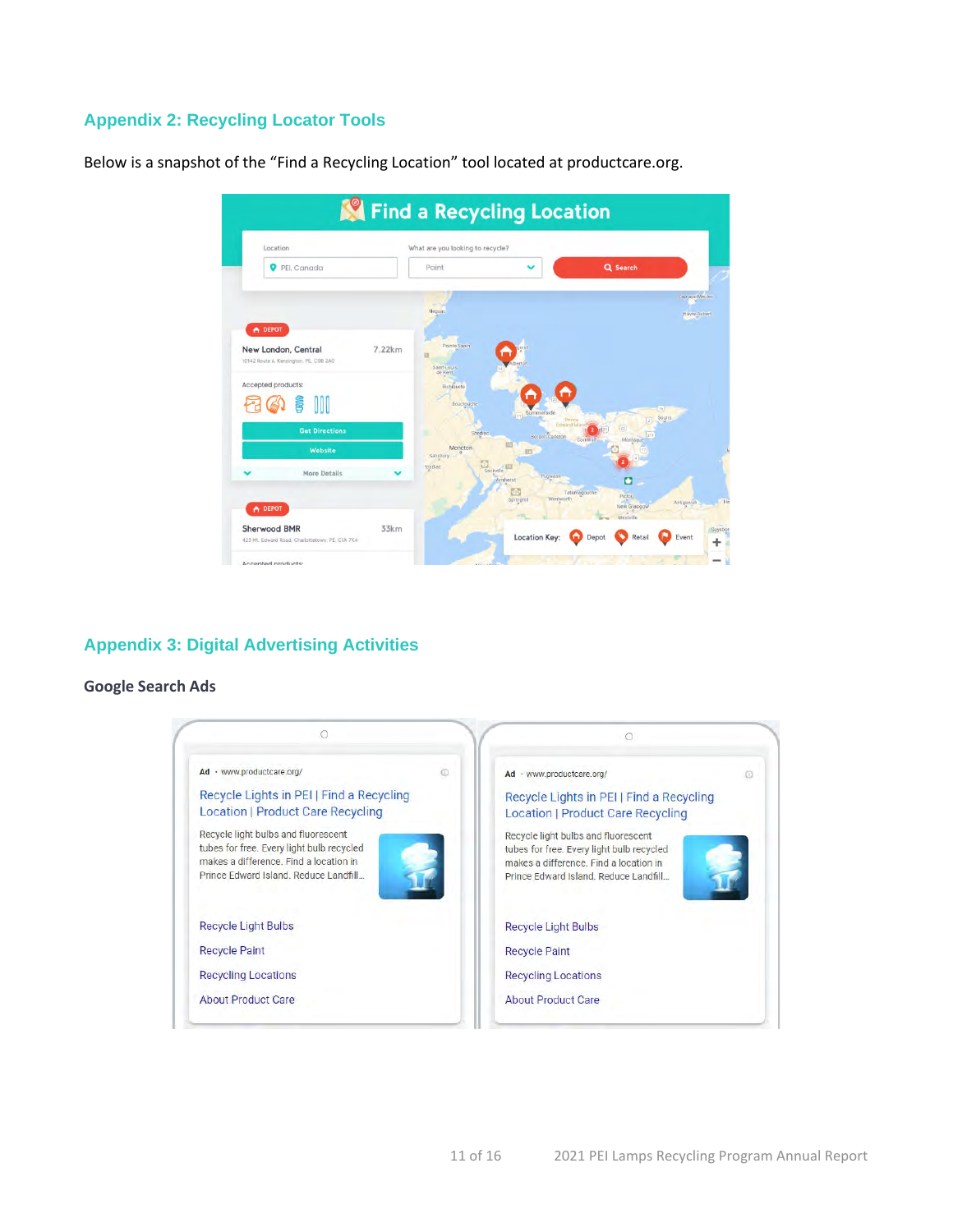## **Sample Facebook and Instagram posts**

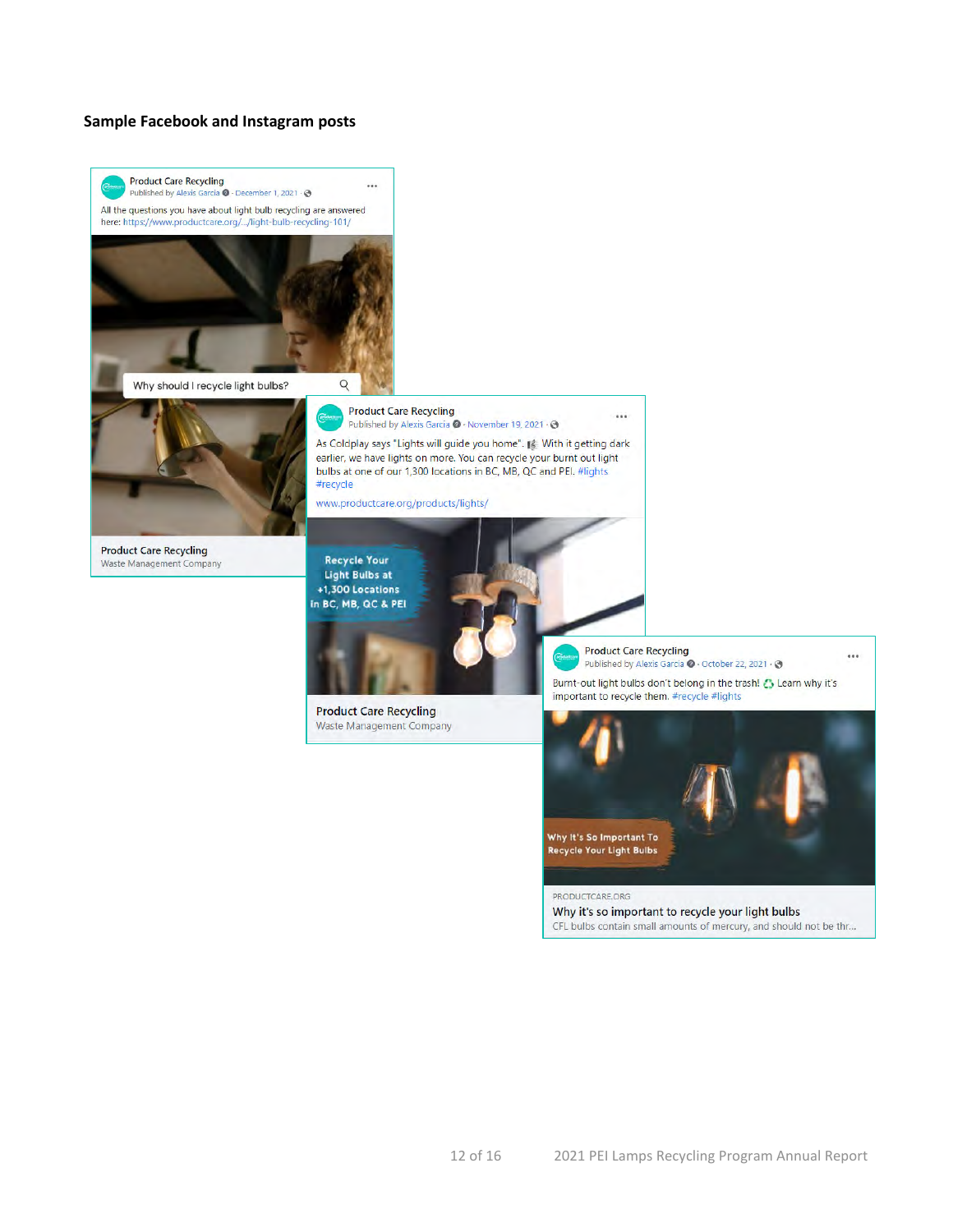## **Website blog posts**



# <span id="page-12-0"></span>**Appendix 4: PoS and PoR Materials**

**General program awareness posters**

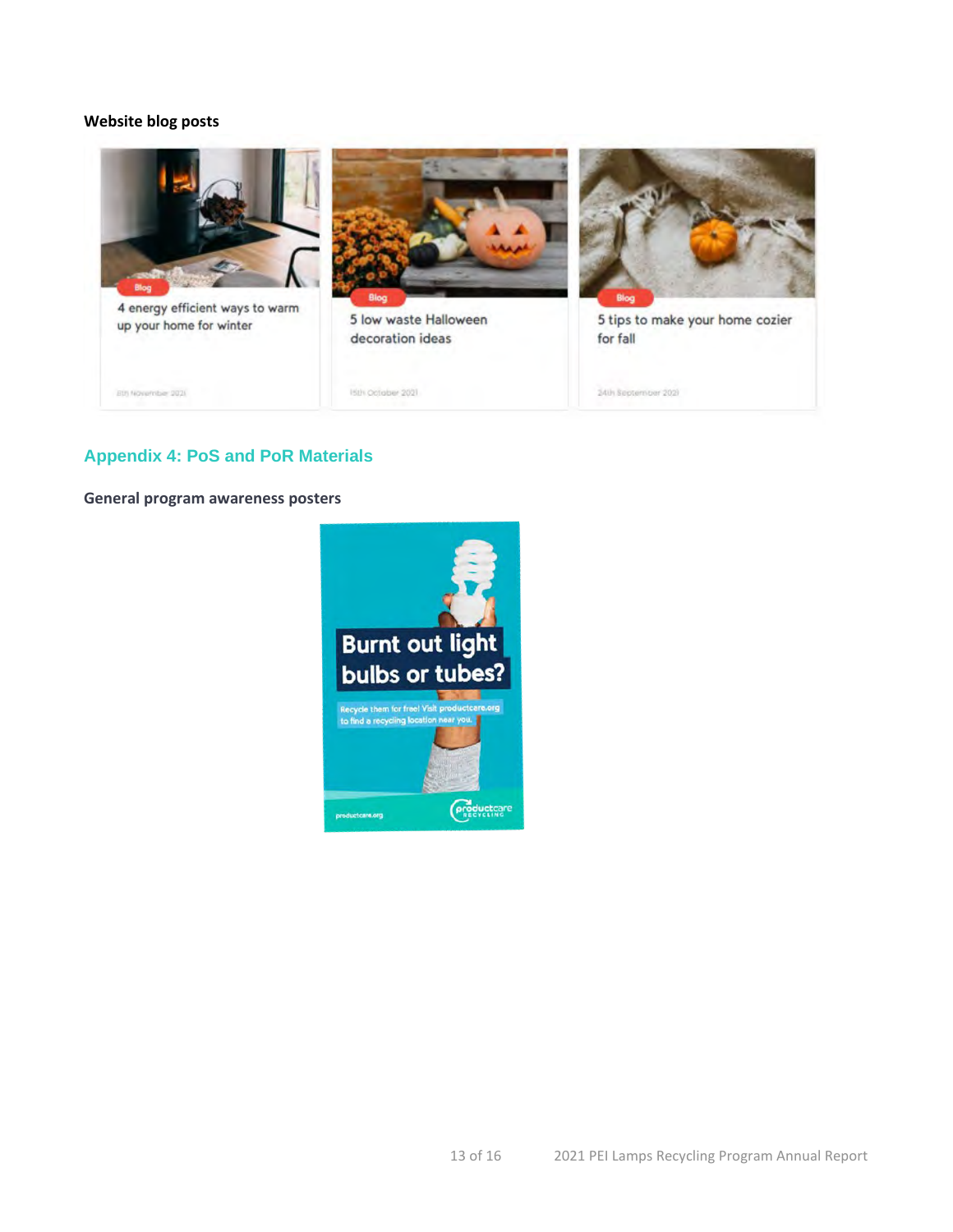## **Lights rack card**

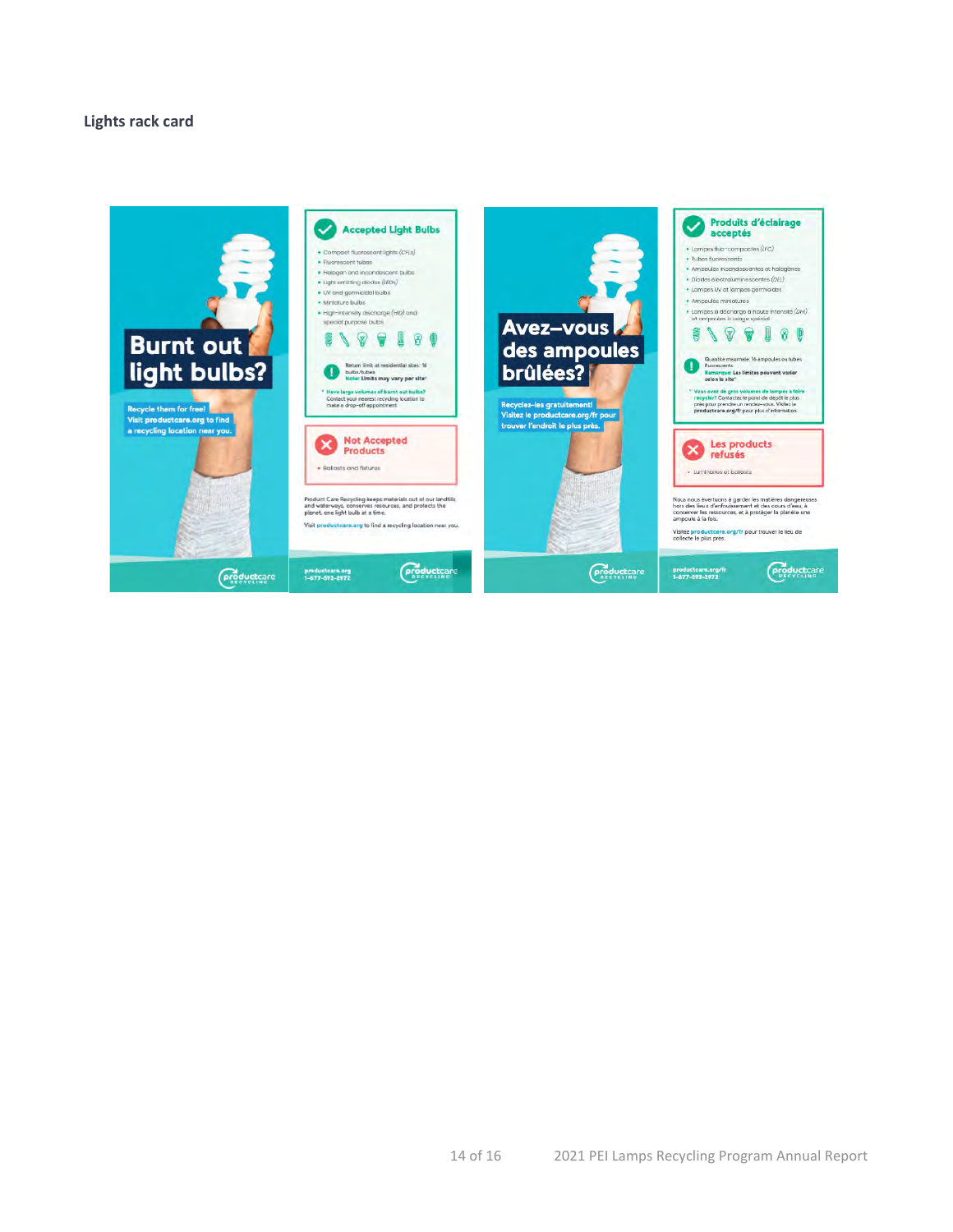# <span id="page-14-0"></span>**Appendix 5: IWMC partnership materials**

## **IMMC Sorting Guide**